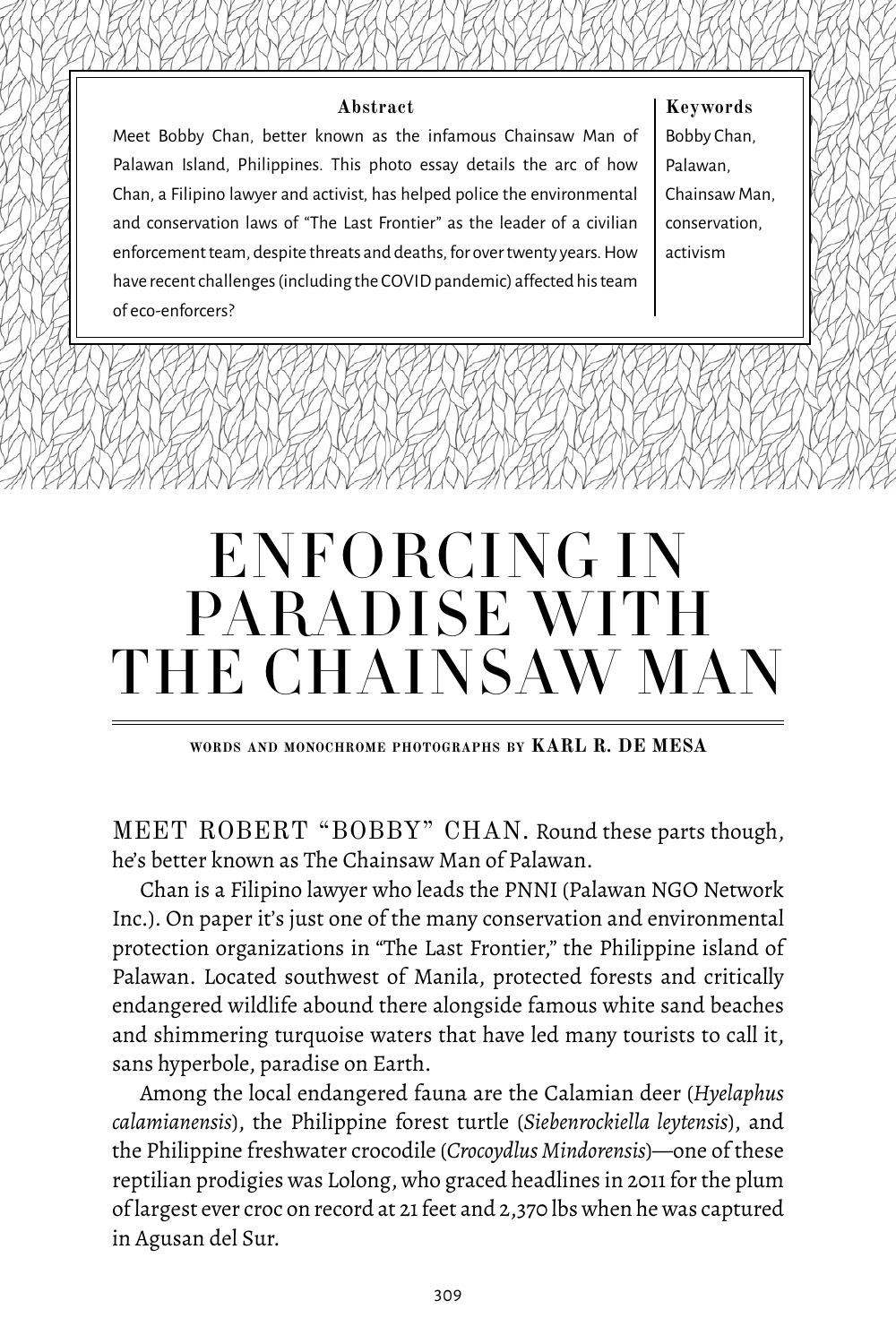But what differentiates PNNI from the other organizations who hold your garden-variety street protests and paper lobbying for protection of the turtles, crocs, and Bambi? Chan and his team exercise eco-enforcement. Which means exactly what it says. There's nothing extenuate about it. Enforcement means they go after wildlife poachers, illegal loggers, and environmental law violators by confiscating their equipment and transport, trying to keep the dark side in check and literally disarming those who abuse paradise.

So while the resorts and tourist attractions constantly win for Palawan a top five ranking in the World Travel Awards (the "Oscar of Travel Awards"), it is thanks to the efforts of PNNI, and other organizations like it, that the island remains the last stronghold of Philippine biodiversity.

With constant threats from big timber, the elusiveness of local poachers, and how local public officials are usually in on the take, plus the deaths of many of his eco-enforcers, it's far from an easy job. And Chan has been doing this since the 1990s.

Last time I saw Chan was in 2009, when I had previously written longreads for magazines detailing the hazards of operating an ecoprotection unit in a corrupt land. That time, their confiscated chainsaws were already 300, along with poaching cages and transports, illegal fishing boat motors, dynamite and cyanide capsules, as well as bootleg rifles favored by illegal logging militia.

The chainsaws are the centerpiece of their collection though, and imbued Chan with his moniker. Rather than balk, Chan embraced the "Chainsaw Man" nickname and even made a tower out of the chainsaws, stacking them dangerously on top of one another in what he calls "the illegal logging Christmas tree" to spite his enemies and in brazen display of fearlessness.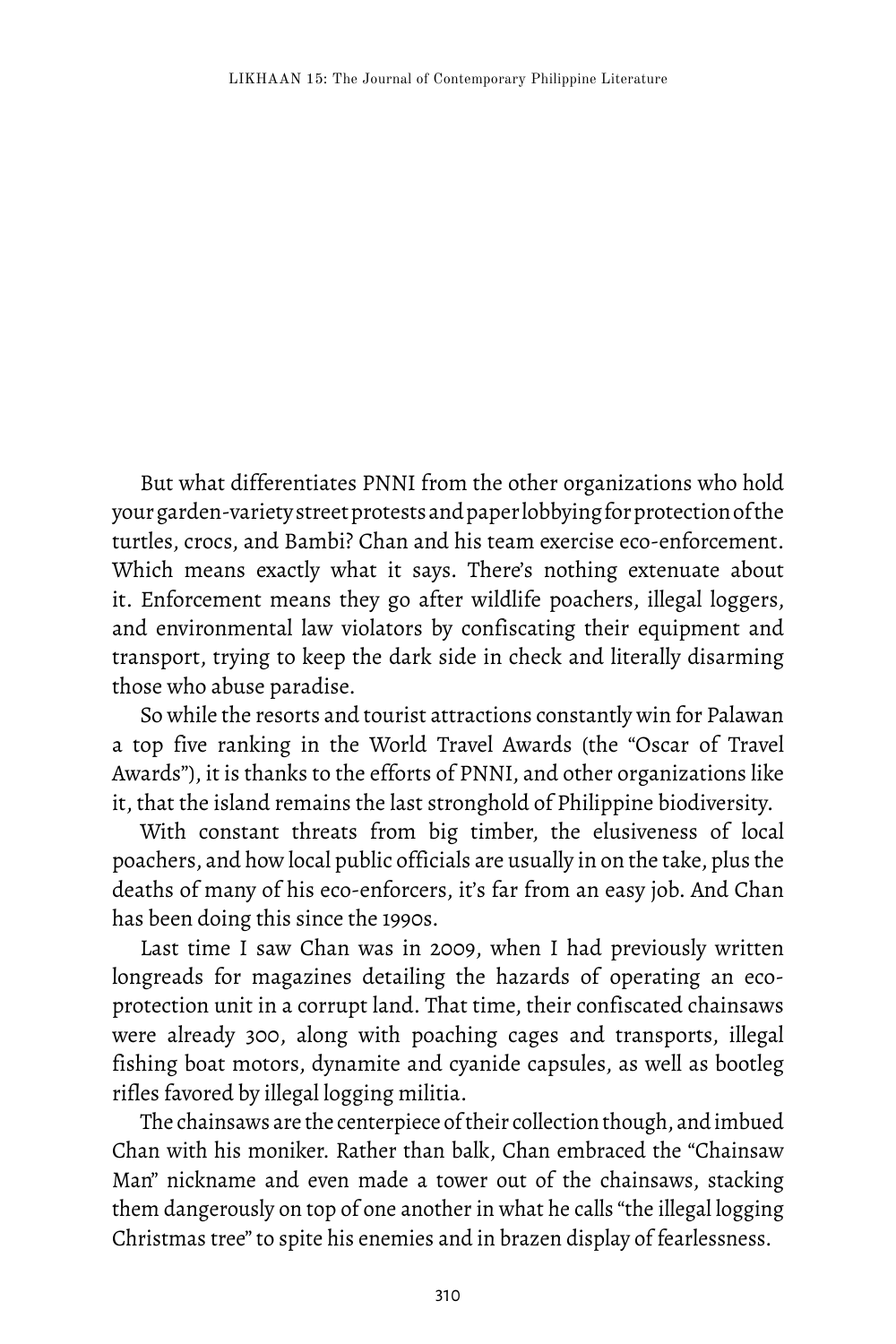That same year, he had taken me to the local wildlife rescue center and asked the head veterinarian to bring out a male bearcat, one of the exotic animals they had saved from a poacher who had snatched the mammal in a protected wildlife area and eventually sold for the exotic pet trade. Known locally as *binturong*, the bearcat feeds on fruit, small animals, and the occasional carrion. It's damn cute and looks like a cross between an anteater and a pudgy, black-furred puppy that has grown claws. Plus, it's surprisingly agile for its chubby bulk even as it obviously likes to cuddle with people. "These bearcats are affectionate," said the head vet as the animal climbed his leg and torso, nuzzling at his neck. Two other bearcats, a few mynah birds, parrots, leopard cats, and even an eagle were part of this same batch that the poachers had in their possession when they were busted by the PNNI.

The publications I wrote Chan up for have since folded, one of them due to the financial ravages of COVID-19, but the team is still very much alive, continuing their work unabated despite unreliable funding as well as the usual hazards.

In 2020, PNNI's chainsaw collection stands at 700, plus some odd change. When I tracked Chan down again, they'd moved offices in Puerto Princesa, on to private land that he owned. The threats to Chan's life have since escalated so much that he very rarely leaves their new compound and almost never goes on enforcement operations any more.

In February 2020, I sat down again with The Chainsaw Man, shot photographs, and took a tour of the new compound to find out what had changed or what had remained the same as the shadow of a COVID-19 lockdown loomed just a few weeks hence.

\*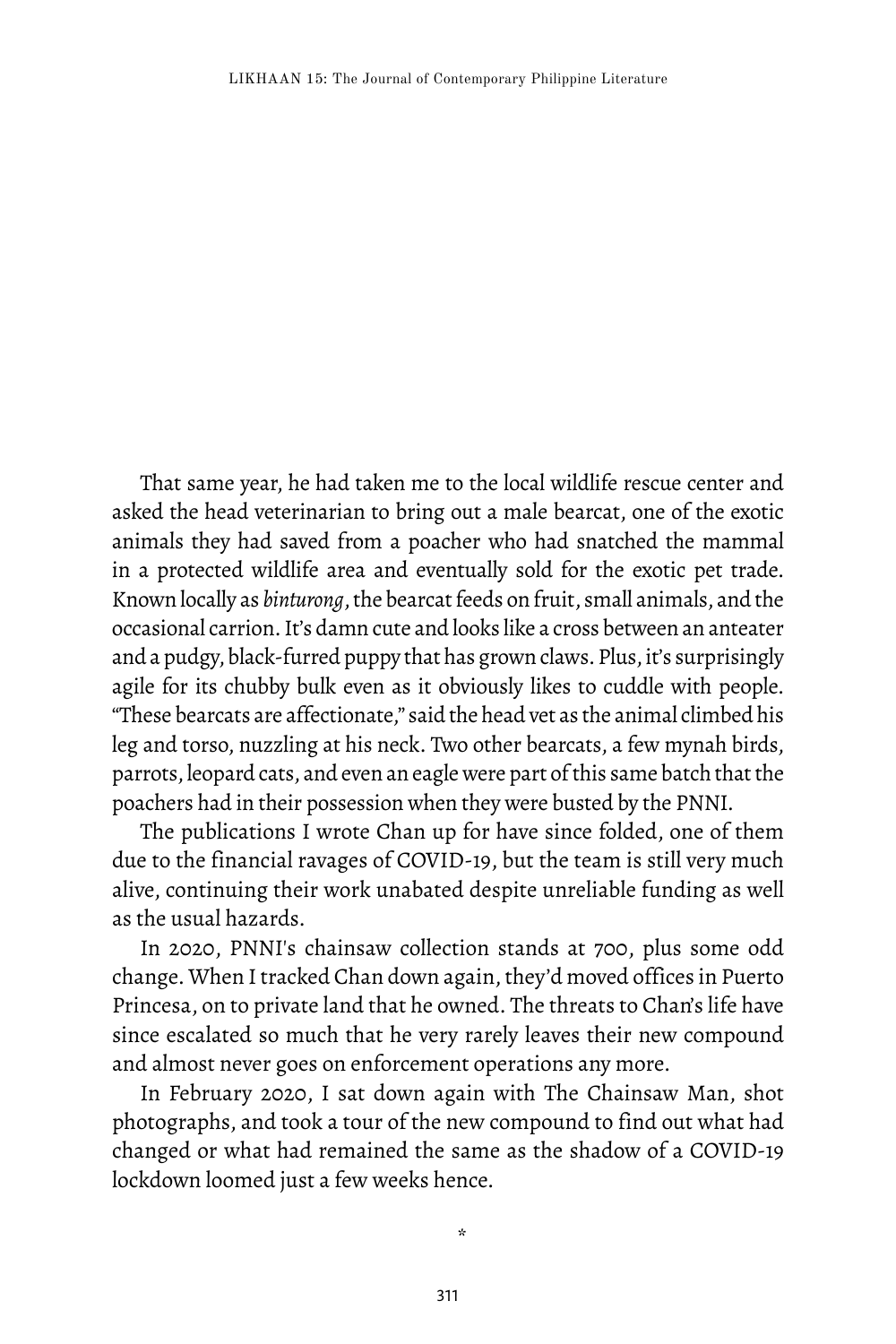

MEET THE CHAINSAW MAN

It was back in the early 1990s when Bobby Chan first came to Palawan, still doing human rights work with the Ateneo De Manila University as a legal volunteer. PNNI was founded in 2001 with Chan as executive director and now, decades later, he is both feared and respected. His reputation is measurable in the way that it precedes him.

This also means he has made plenty of enemies. Back in the late 1990s, a death threat was painted on the hood of his car: "Papatayin Kita" (I Will Kill You). But death threats for activists are like breakfast cereal; it's almost a matter of routine for Chan to lie low when these messages rain down before getting back on the horse again.

Last January 12, 2021, the Palawan Provincial Board (PPB) adopted a resolution declaring Robert Chan as "persona non-grata" in the province. The board members who proposed it themselves admitted that the resolution was in response to Chan's years of critical statements about the problems of illegal logging and fishing in the province. Chan thinks the timing is suspicious at the least since the resolution comes when a plebiscite to divide Palawan into three separate administrative provinces was in the offing, PNNI is in the staunchly NO camp. And Chan's vocal, loudmouth activism was a hindrance to their campaign.

Writing this, Chan is still persona non-grata at the province, unable to return from Manila.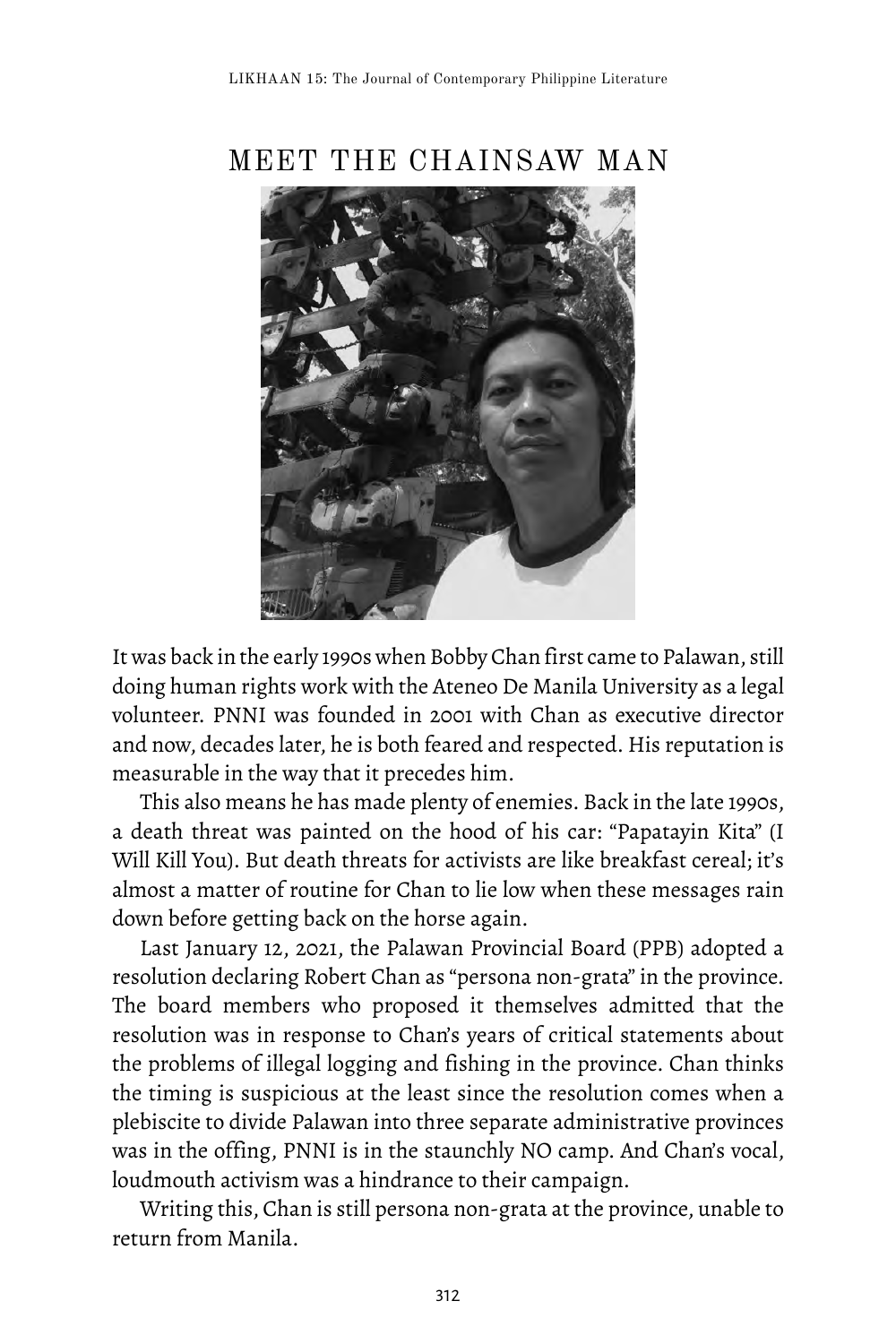## THE STACKED CHAINSAW TOWER



The centerpiece of the confiscated equipment is the Chainsaw Christmas Tree. Despite the pandemic, illegal logging has continued unabated in the province, with loggers caught by the team in the midst of hacking down old growth in Narra municipality last November 19, 2020. According to the Department of Environment and Natural Resources (DENR), one of these machines can drop around twenty trees in a day.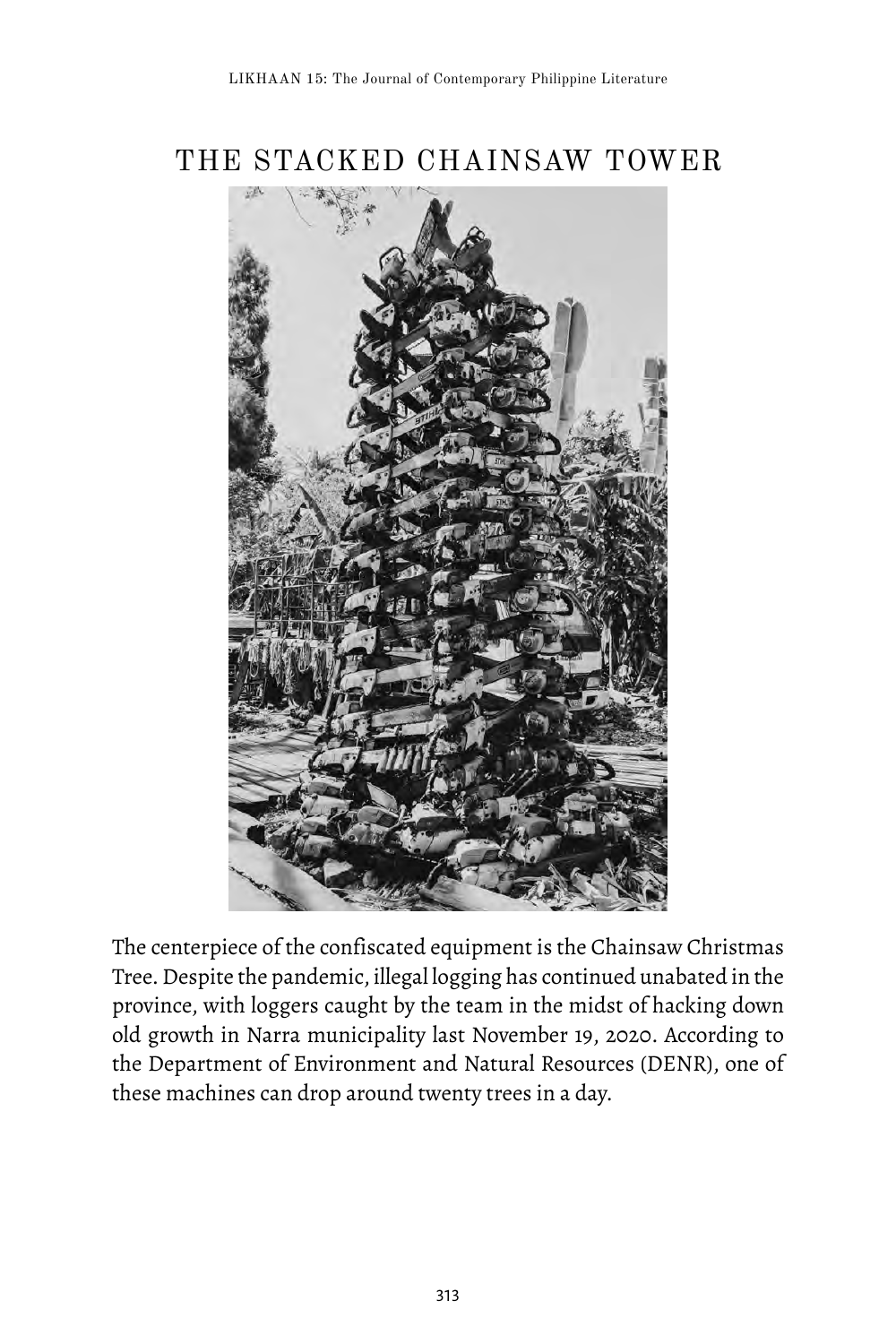### A PHOTO RECORD OF PARA-ENFORCEMENT



According to watchdog group Global Witness, the Philippines is among the world's most dangerous places to be an environmental activist. Since PNNI began conducting enforcement in 2001, thirteen para-enforcers have been killed. Most killings do not happen during operations, instead activists are targeted as they go about their daily lives. Chan believes all the killings are premeditated, including and specially the murder of "Kapitan" Ruben Arzaga, one of PNNI's rangers who died after he was shot in the head by illegal loggers in 2017. A barangay captain in the idyllic tourist town of El Nido, Arzaga regularly received death threats, but he was compelled by a mission of legacy—he wanted his daughter and his daughter's children to still come of age under the shade of the old growth forests. But the father of five never lived to see his youngest grow up and he became one of the land defenders to fall, as he tried to approach illegal loggers one day. The wailing and the rage of his children rose and receded like waves at his wake, still inconsolable as they walked at his funeral cortege.

For a time, because of his grief and his feeling of responsibility over all the deaths, including Arzaga's, Chan seriously thought of closing down the program and disbanding the enforcement unit. "Every time we lose someone, we get weaker," he said in tears after Arzaga's funeral. Two brothers from El Nido's local community have since been charged with murder over his killing.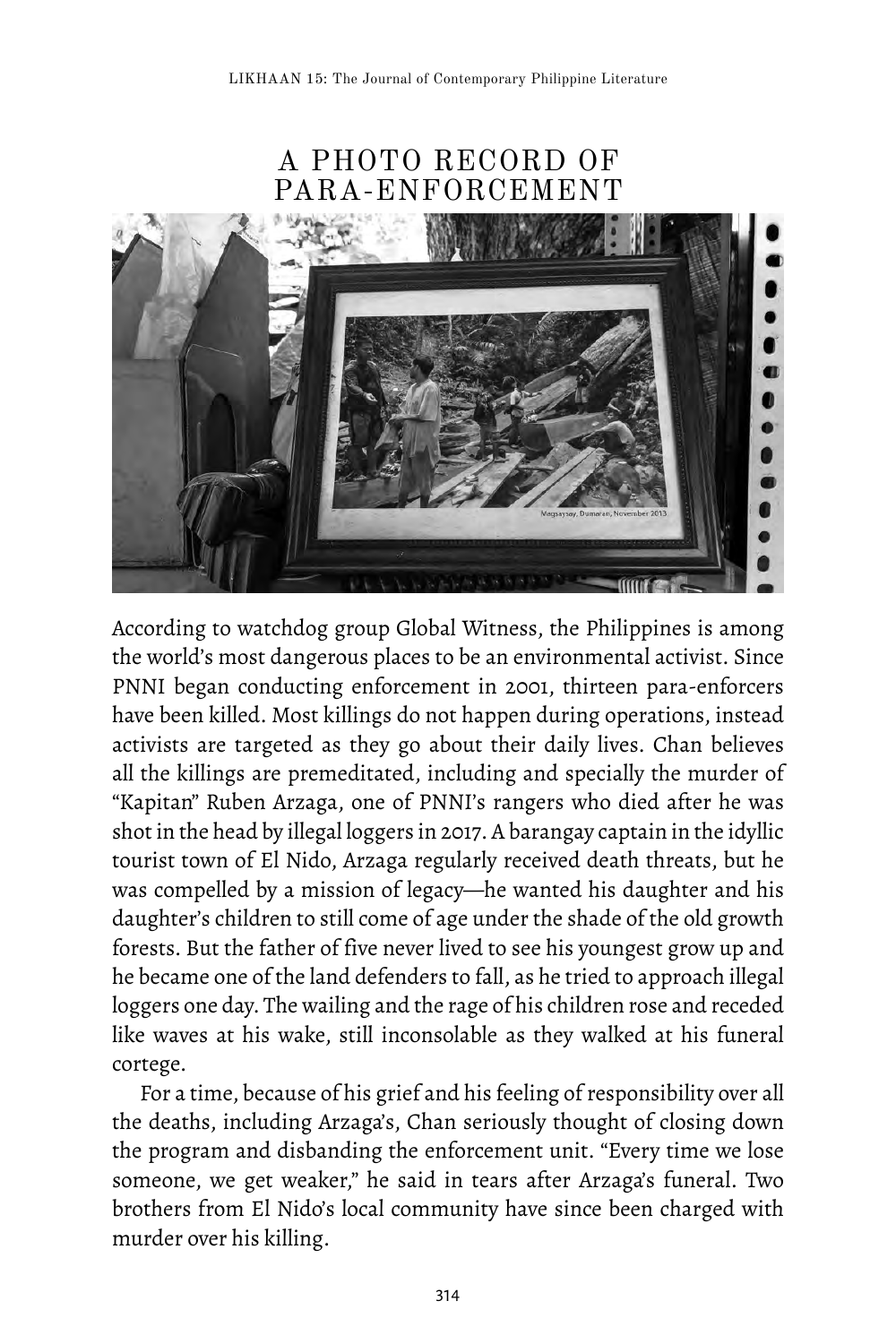

FENCING THE NEW OFFICE

In October 2019 PNNI moved to a new location, hauling the chainsaws and other confiscated equipment with them and making use of them to fence the land with concertina wire. "This is my land," said Chan. "We couldn't afford the old office anymore since rent was raised to PhP 20,000 a month. And then we ran out of funders. I had to kick them out because the funding agencies were more concerned with the narrative reports and tremendously rigid financial liquidation requirements."

To operate and administer citizen's arrests, the team utilize the terms under the DENR Administrative Order No. 97-32 (issued October 10, 1997). The lengthy document lists as a subhead "Rules for the Administrative Adjudication of Illegal Forest Products and the Machinery, Equipment, Tools and Conveyances Used in Connection Thereof." Under all the obscurantist jargon and legalese, there is a clause there that provides for arrests and seizures that details forests officers and their deputies among those empowered and, at the end, it also says like an afterthought: "Private citizens as provided by law." Since they're undeputized, the PNNI team has used this last sentence in the provision to its utmost down the decades, with great results.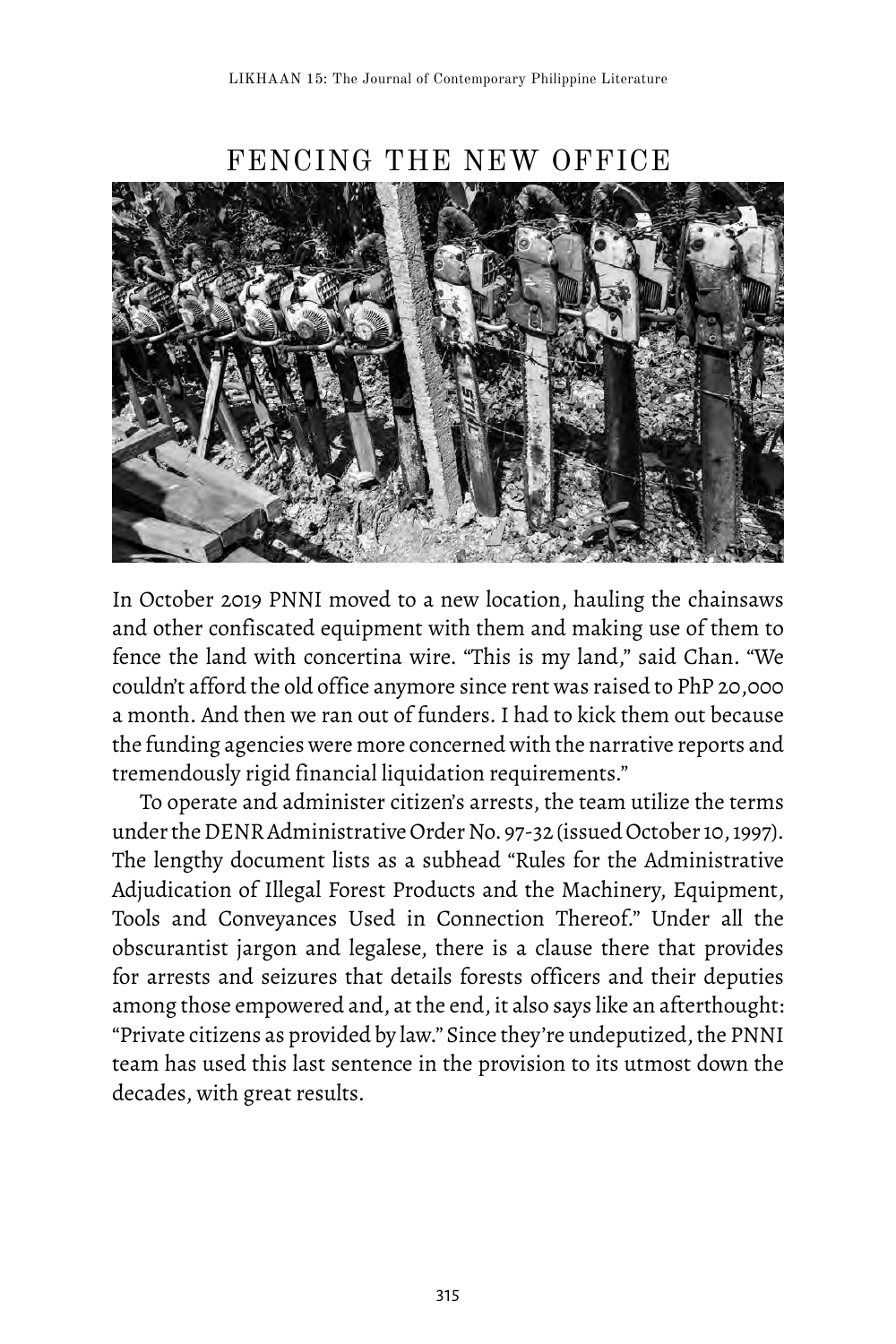700 AND COUNTING

Chan and his team have approximately 700-plus chainsaws in their custody, gathered over a span of decades. Palawan still holds most of the Philippines old growth, the last great trees, the kind you can see on film that seem like they reach to the sky and blot out all sunlight. There are laws that demand they be protected, but the reality is that they are being cut down at an alarming rate. For PNNI's ragtag team of environmental crusaders, Palawan is a battlefield and their targets are illegal loggers.

In PNNI's collection of confiscated items is a catalog of men's tools for crimes against nature: on the wall are machetes specifically designed to hack off obstinate roots, crude axes, and even homemade shotguns the favored weapon of logger sentries. The chainsaws and cutting tools are the main attraction though. Labeled by marker pen with the date, owner, and area of confiscation, most of the chainsaw are brands of Stihl with a 070-grade petroleum-powered motor. This model is often used for agriculture, horticulture, and trimming tall wooden fences. Each chainsaw motor has a bright orange top and sides and, at the end where the motor and the running blade meet, are five big blades for thwarting stray wood chips away from the operator. Off the current market, exported from China, they can cost between USD 350 all the way to USD 600.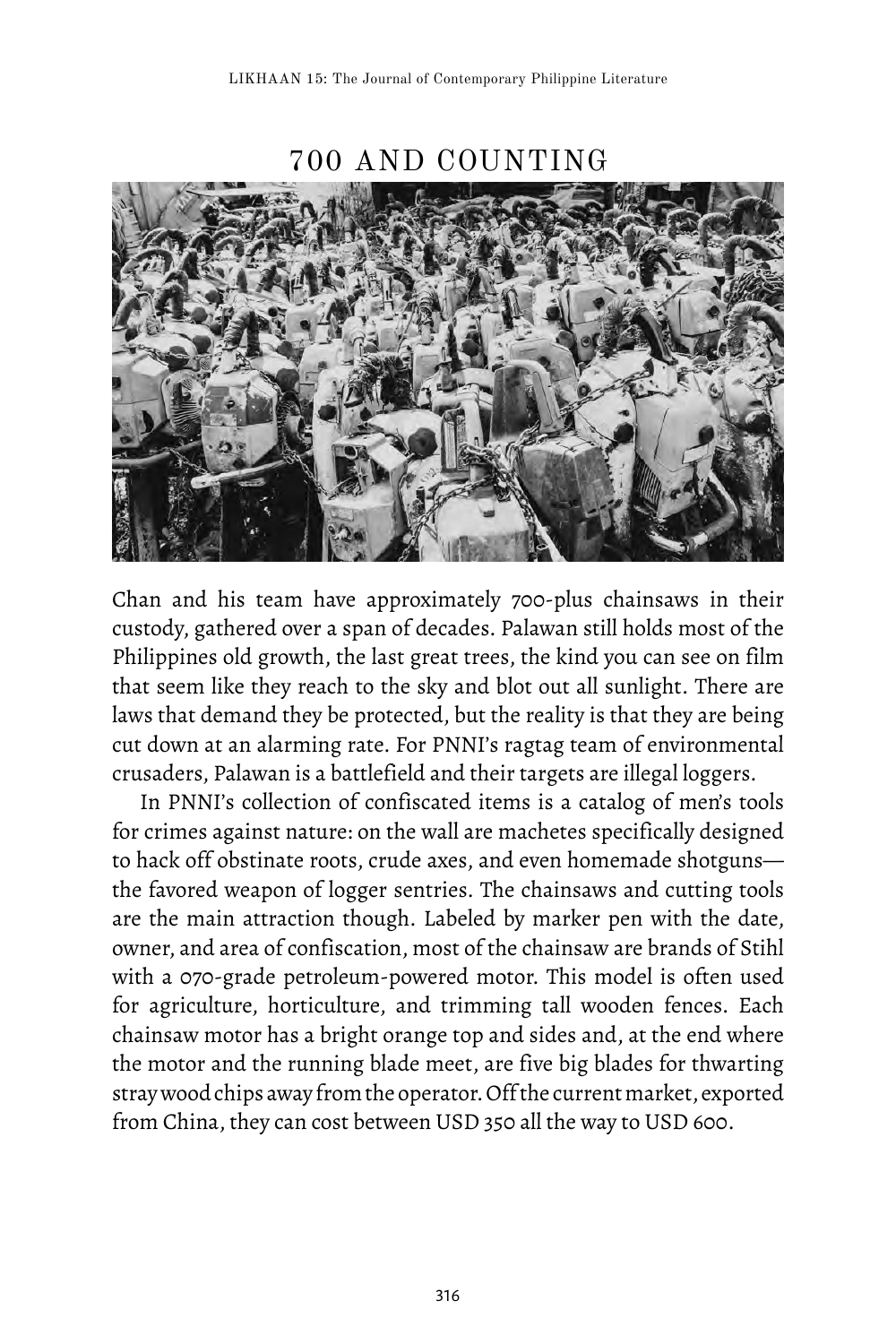

A YEAR-ROUND AFFAIR

Wildlife poaching arrests usually take place from May to November because of the seasonal mating of the animals, but illegal logging is a year-round affair. And this is despite the pandemic. In March 21, 2021, the para-enforcers were a bit too late to save a century-old tree but the chainsaw that felled it was confiscated and now under the custody of PNNI.

When the enforcement team executes a confiscation and arrest, they split into two or three squads to surround the loggers. They sneak up and get the jump on them before they even know what's happening. The paraenforcers ask for permits, machine registration, and documentation as a matter of due diligence but the criminals, caught in flagrante, usually do not protest and surrender willingly. The team then measure and take photos of the cut tree while another member recites the violation and seizure receipt aloud and then reads the criminal his Miranda Rights. They take the chainsaw and the petroleum. It's usually all over in under 10 minutes.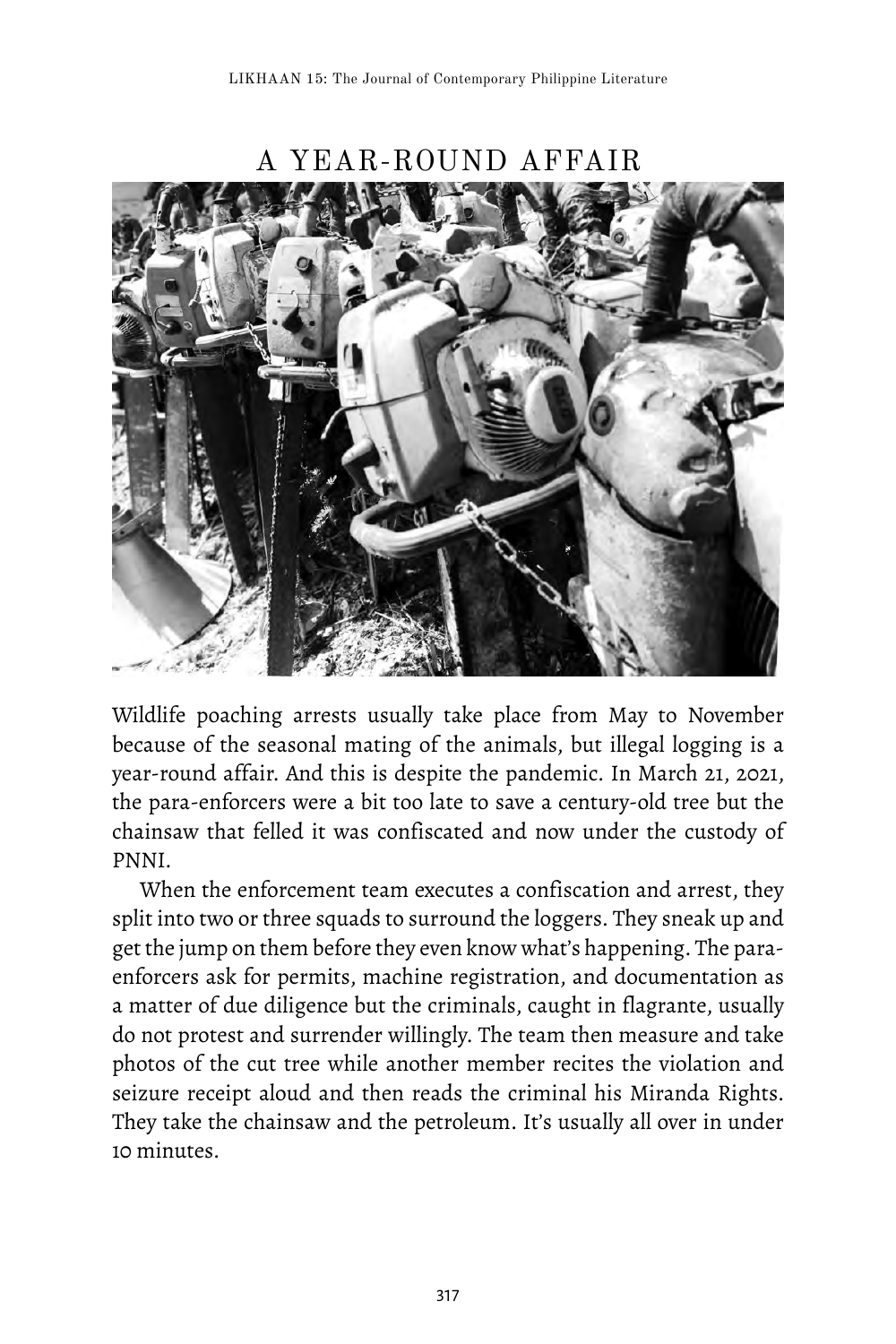

"NOW WE HAVE TO STOP THE SALE"

"We have more dead and we have more chainsaws. Progress? I think so," said Chan to me in February 2020. "But our biggest problem now is in the political field. The biggest problem here is land grabbing and there is more land to grab than most."

"What we are experiencing now is the rise of plantations. The rubber plantations, the palm oil plantations, the banana plantations, the coconut plantations, the coffee plantations and now the most recent are the tropical fruit plantations. This means a decrease in our forested area. Why? Because in order to break even with let's say rubber or coconut, you got to have at least 5,000 hectares. That's to make a profit and just break even. I have nothing against the coconut farmers, but the problem is the coconut plantation eats into ancestral domain areas or tribal areas that are heavily forested."

"Back in the day when you were first here [in 2009]," Chan said and pointed to me. "I told you I realized I should really get the transport, confiscate that and not just the chainsaws. Now we even have to stop the sale of timber to make a difference."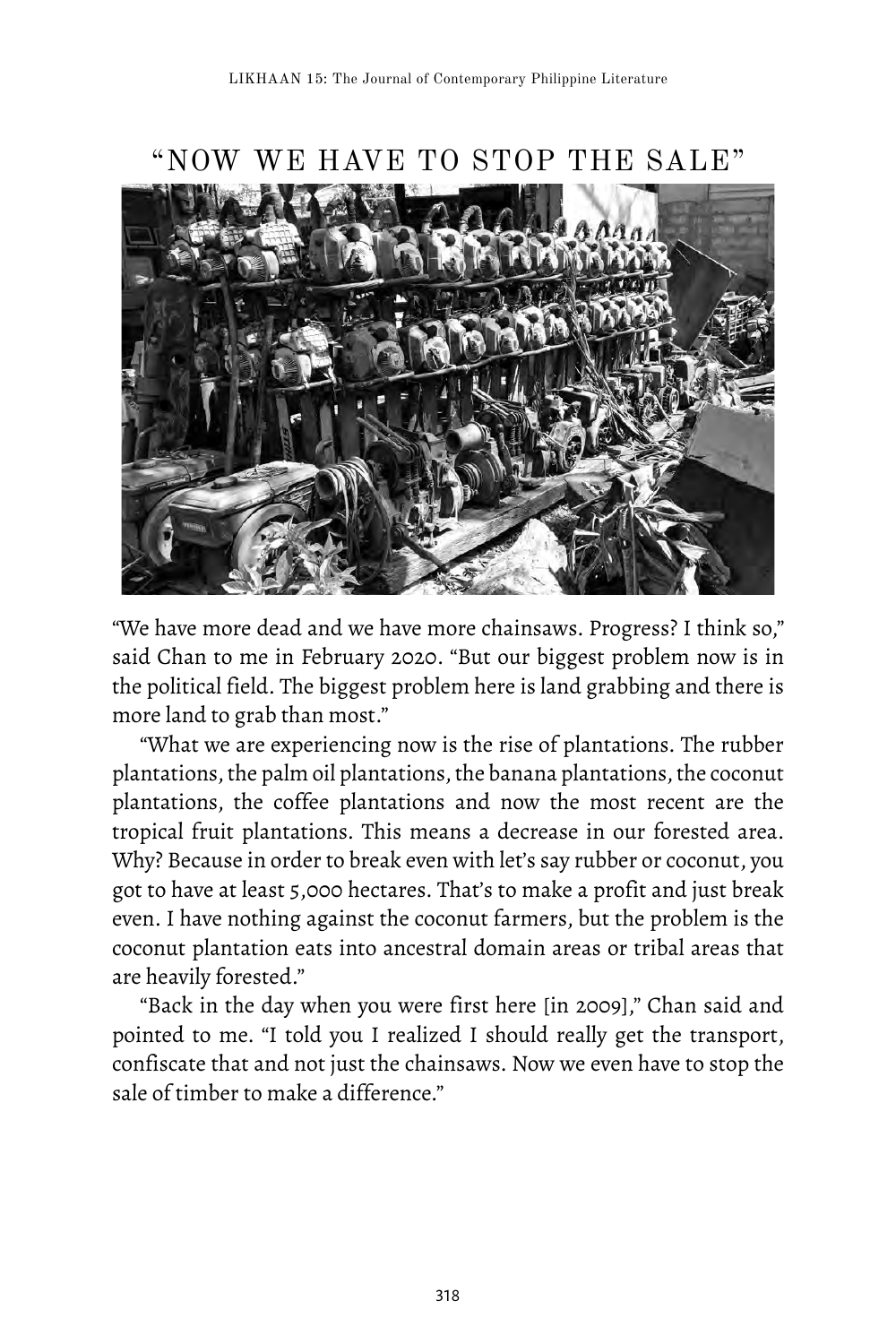

SLEEPING BESIDE CHAINSAWS

Chan rarely leaves the new office any more, for fear of the rising death threats against his person. He sleeps at this makeshift kubo, beside a stack of the chainsaws thrust blade-down into the soil.

"My para-enforcer body count in 2020 is now 13," said Chan. "One of them, inabangan sa kurbada ng forested road tapos doon binaril. They don't really welcome investigations kasi yung tingin nila sa mga NGOs ay mga komunista. But auspiciously PNNI was not included in the redtagging." Last January 24, 2020, PNNI lost its latest community paraenforcer in what's been called a "motorcycle accident." Dado Crael, an outspoken member of PNNI, was on his way home from a drinking session when he allegedly hit another motorcycle and crashed to his death. Suspiciously, the incident also conveniently came right after Crael and his team seized a notorious illegal logging tricycle from a rubber plantation in the forests of Punta Baja, Rizal.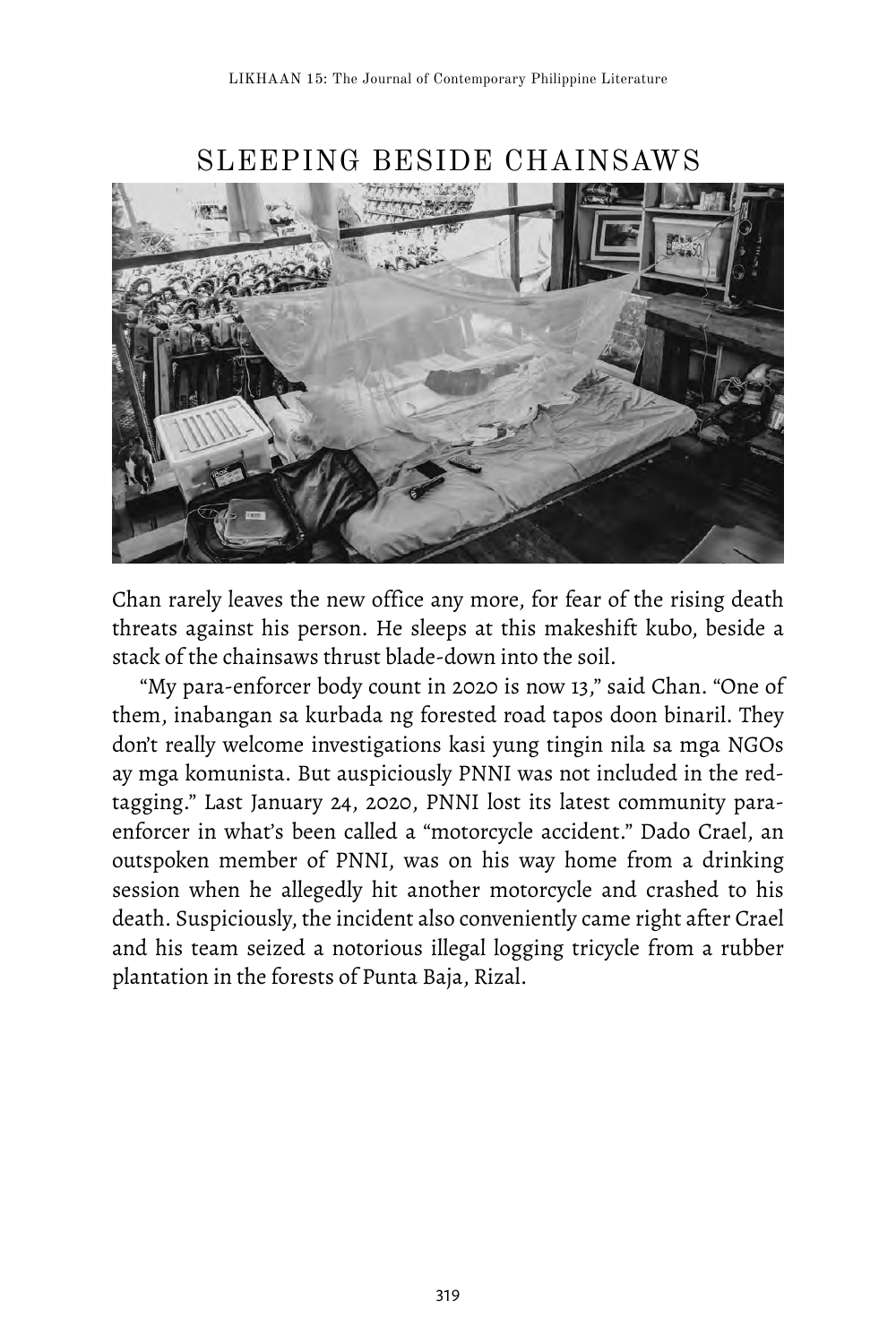

CRIMES AGAINST LAND AND SEA

Pictured above are compressors used as breathing apparatus by fishermen in blast dynamite and cyanide fishing. Also in PNNI's collection are blue hoses used to ferry poison to coral levels and, after I opened a few more boxes, hundreds of PET and soda plastic bottles filled with a white powder bunched into balls: cyanide.

The biggest hindrance when it comes to enforcement on blast fishing is the lack of patrol boats, and in a matter of seconds, dynamite fishing can destroy a coral reef that took hundreds or thousands of years to develop. According to the *Philippine Journal of Science* on a survey of Philippine coral reefs conducted from 2015 to 2017, there are no longer any reefs in excellent condition in the country and 90 percent were classified as either poor or fair. In a 2017 report by the UN, all 29 World Heritage coral reefs, including the one in the Philippines, are predicted to die by 2100. Dynamite fishing destroys the corals where the fish nest and grow, as well as the entire food chain, including plankton.